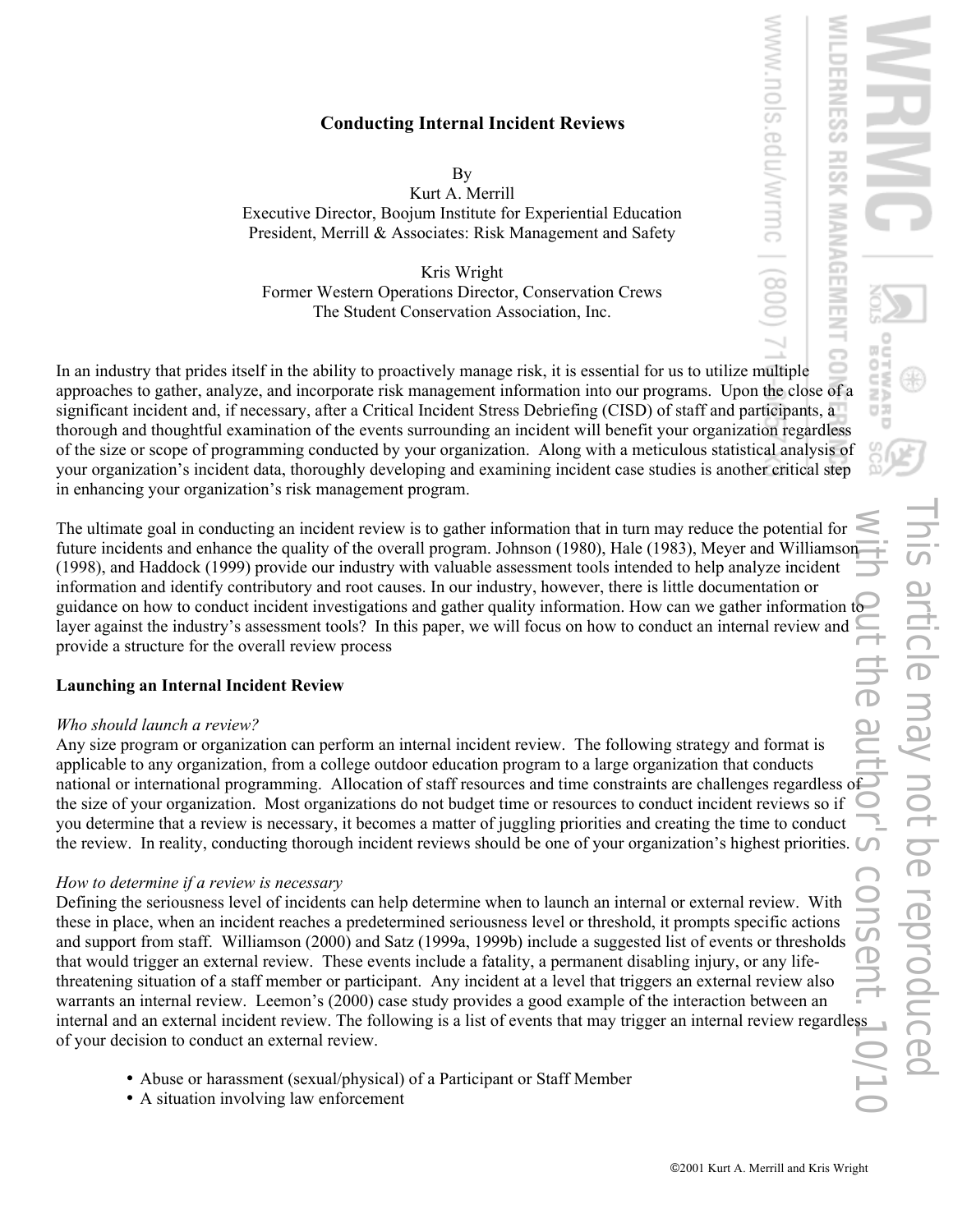- A vehicle accident resulting in injury
- Property Damage
- The dismissal or departure of a Participant or Staff Member
- Environmental conditions threatening program safety/success
- Conditions threatening the life of a Participant or Staff Member
- An injury/illness potentially resulting in permanent disability of a Participant or Staff Member
- A missing person (over 24 hours)
- A significant near miss
- A fatality

This is not a complete list and should not limit the scope of your organization's internal reviews. Every organization has unique risk management issues and should mold the use of internal reviews and case study analysis to strengthen organizational knowledge and practices. Therefore, rely not only on your internal thresholds, but also on the expertise of your organizational risk management professionals when deciding whether or not to launch a review.

# **The Internal Review Process**

The internal review process consists of six distinct stages (Table 1) which include assembling the review team, identifying information sources, conducting investigative actions, developing written summaries, analyzing the information to craft a final written report, and disseminating and integrating the incident information. In order to gather as much accurate information as possible, it is important to assume a deliberate and structured investigative approach to conducting your review.

# *Stage 1: Assembling the Review Team*

Review team members should be selected based upon their ability to be both objective and preserve a high level of confidentiality. Any review team member performing interviews of witnesses should also be trained in basic interview and facilitation skills and be an attentive, well-skilled listener. All members of the team must be able to document their findings in written form. The Internal Review Team Leader should be a member of your organization's Risk Management Team or someone responsible for risk management in your program; other members may include additional Risk Management Team members or other field staff. If possible, select team members who are disconnected from the "in-the-field" or administrative management of the original incident. This helps bring added perspective to the review. It is also important to be sure that at least one member of the review team has a level of expertise in the specific activity undertaken at the time of illness or injury (e.g. rock climbing, trail construction). To ensure the review process remains timely, member selection should begin within ten days after the close of an incident.

# *Stage 2: Identify Information Sources*

The second stage of an internal review is to identify sources of information connected to the incident. This includes the site(s) where the incident took place, any written documentation, and people who participated or were witnesses to the incident. The incident site is usually easy to identify. Visiting the incident site can provide valuable information and a better context for your investigative team. Consider that in some instances, several different locations may provide valuable information. For example, you may find information at the area where a student was injured, on the trail where he was carried on a litter, at a helicopter-landing site, and even at the treating medical facility. Be sure to think broadly when assessing what locations may prove useful in your investigation.

ō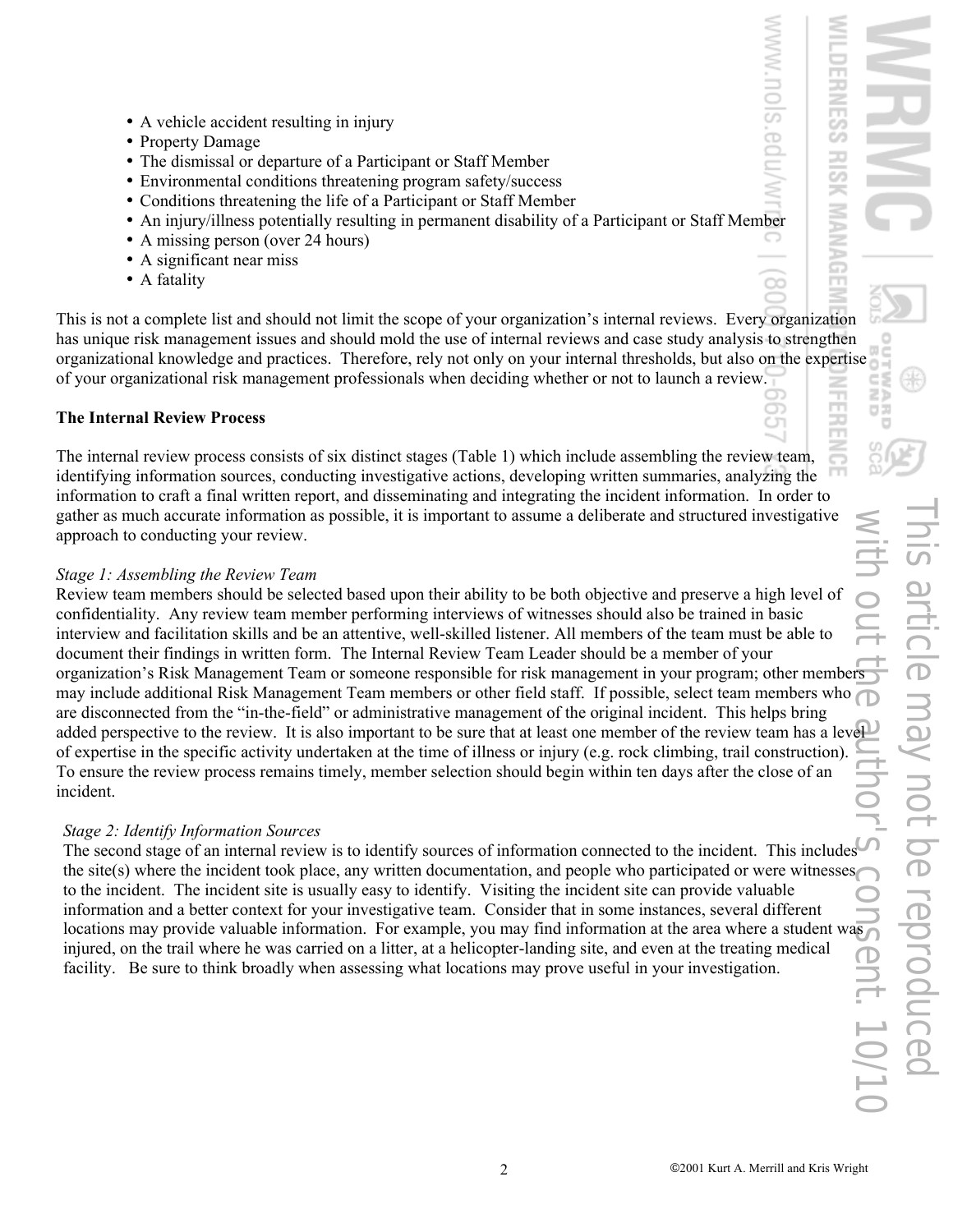

Table 1: The Internal Incident Review Process

In most incidents, the investigative team will locate the written documentation that was utilized to track vital information and communication during and immediately after the incident. It is important to utilize these resources, which may include field SOAP notes, your organization's Wilderness Risk Manager's Incident Report form, transcripts/notes from phone conversations, and other staff notes. Some less obvious paperwork resources may include documentation from rescue and ambulance personnel, cooperating organizations, and land management agencies. These documents may prove especially useful in reconstructing the chronology of events. Think broadly about the incident to uncover all the written resources for your investigation.

Although the assessment of written documentation and site information is essential, the vast majority of information will most likely be gathered from the people involved directly with, or in the management of, the incident. These people include the group leaders, group participants, staff incident managers, and search and rescue personnel. Less obvious resources may be bystanders, land management staff, and medical staff. Again, think broadly about identifying the people who may provide you with insight about the incident.

# *Stage 3 and 4: Conduct Investigative Actions and Develop Written Summaries*

Once the review team has identified the information sources, stages three and four of the internal review process are  $\omega$ begin a hands-on investigation and develop written summaries. Managing the various investigative processes can be a large undertaking and may potentially absorb an immense amount of staff time. Remember that it is not necessary for all members to do the site visit, read every piece of documentation, and be present at each interview. When devising your investigative plan, think about the strengths of the members of your review team and divide the tasks accordingly.

You will most likely find that the most fruitful and potentially time-consuming information gathering process is conducting personal interviews. Extracting useful, accurate information from leaders, participants, bystanders, and others is more difficult than it may initially appear. Emotion, fear of blame, "gaps" in memory and a confounding psychological process called scripting, are just a few of the pitfalls that may challenge you. Although beyond the scope of this paper, it is important to recognize investigative interviewing is a significant skill that requires knowledge, training, and practice. Interviewing is a difficult task and there are many factors that collude to hinder both the interviewee and interviewer in the memory reclamation process. with  $\frac{1}{2}$  authorise authorise authorise authorise authorise authorise authorise authorise authorise authorise authorise authorise authorise authorise authorise authorise authorise authorise authorise authorise authori

There has been significant research on different strategies for conducting effective interviews in other related fields. One of the most effective techniques, utilized by law enforcement personnel and accident investigators, was developed by cognitive psychologists Fischer and Geiselman (1992). This technique is called the Enhanced Cognitive Interview (ECI)<sup>1</sup>

<sup>1</sup> A synopsis of the ECI strategy may be found in Milne  $\&$  Bull (2000)

œ

z  $\Box$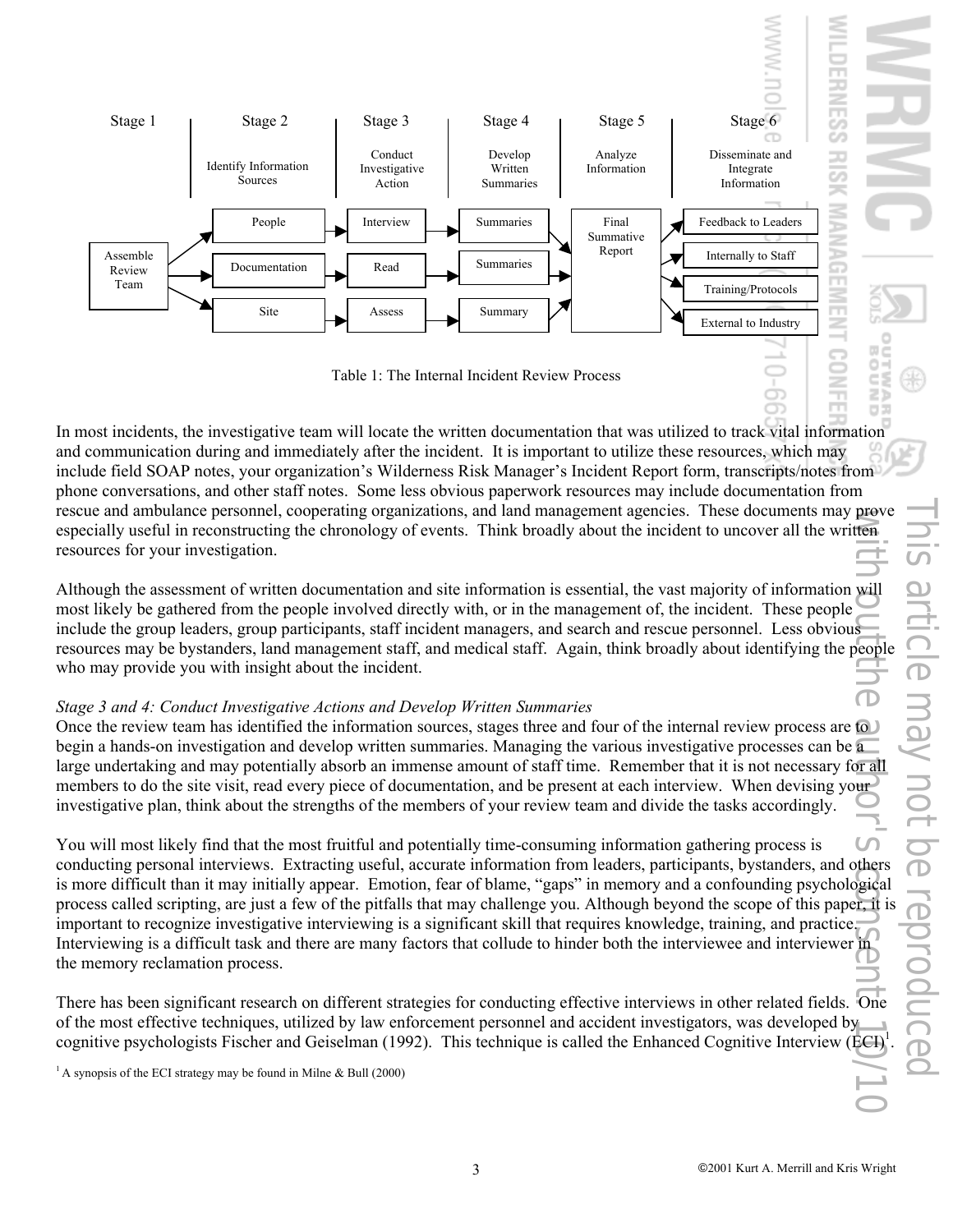The ECI style of interviewing is particularly well adapted for use in our facilitation style based industry. This technique allows for the free flow of information and minimizes the challenges associated with memory retrieval. Gathering information from people during an internal review is not unlike interviewing a witness to a crime or other serious incident. They are under the influences of similar stresses and have the same challenges with memory and event reconstruction. The ECI, when adapted to our industry's particular brand of incident analysis, is an effective tool in gathering high quality, accurate information.

It is expected that upon completion of stage three, each member of the team (the individual site examiners, document readers, and participant/witness interviewers) will summarize their findings in reports to the team. It is important that these are written as accurately and as completely as possible. Ultimately, the review team leader will assume the lead on compiling the information and draft the final summative report.

### *Stage 5: Final Written Report*

After the completion of your team's investigative actions, the review team leader should assume responsibility for compiling all the information and begin to draft the final written report. The risk management industry has focused substantial work on this stage of the review process. There are several tools available to help analyze your incident information including Johnson's (1980) *Fault Tree Analysis*, Hale's (1983) *Dynamics of Accidents* model the Meyer and Williamson (1998) *Potential Causes of Accidents* matrix*,* and Haddock's (1999) *Causal Pathway* analysis. It is important in the final written report to provide a thorough analysis as well as the teams conclusions and specific recommendations. The final incident report should also include:

- A header with the name of the Review Team Leader, the names of all Review Team Members, the date, and an incident reference number.
- A brief factual narrative of the incident including a chronology of events
- An analysis of the incident
- Conclusions and specific recommendations

## *Stage 6: Dissemination and Integration of Information*

The final stage of the incident review process is dispersing and integrating the information, conclusions and recommendations of your Internal Review Team. There are many groups of individuals who could benefit from your work, both internal and external of your organization. Internally, audiences may include the leaders, students, staff, and Board of Directors of your organization. One of team's first presentations should be to your organization's Risk Management Team. Provide them with your Incident Review Report and a verbal review of the process and your findings. Clarify and answer any questions for the Risk Management Team members, remembering to utilize their insight and expertise in this first review. Their questions may help clarify your findings.

Building our organization's institutional risk management knowledge is a real challenge in our industry. In an industry with high staff turnover, it is a continual challenge to pass-on the wisdom that is gained from incident reviews. And although your team's recommendations will be integrated into your organization by adjusting policies/procedures, rewriting handbooks and manuals, and incorporating information into staff training curriculums, the organizational knowledge regarding the specifics of incidents are often lost with time. The creation of annual risk management reports (Schimelpfenig, 1993, May; Leemon & Schimelpfenig, 1996, March; Leemon, 1999, May), whether published internally or externally, can help build institutional risk management knowledge. These reports can be used to train new staff in your organization's risk management history. With  $\sum_{i=1}^{n}$  or  $\sum_{i=1}^{n}$  or  $\sum_{i=1}^{n}$  or  $\sum_{i=1}^{n}$  or  $\sum_{i=1}^{n}$  or  $\sum_{i=1}^{n}$  or  $\sum_{i=1}^{n}$ 

One of the decisions that your organization will also need to make is whether or not to share incident information with external audiences. Gregg (2000) provides an overview of the issues surrounding the external dissemination of incident review information and there are several publications that examine incident data and incident summaries (Liddle & Storck, 1995; Leemon, Schimelpfenig, Gray, Tarter, & Williamson, 1998). But as noted by Leemon (2000), it is rare that organizations share in-depth knowledge from conducting either internal or external incident reviews. The pedagogy of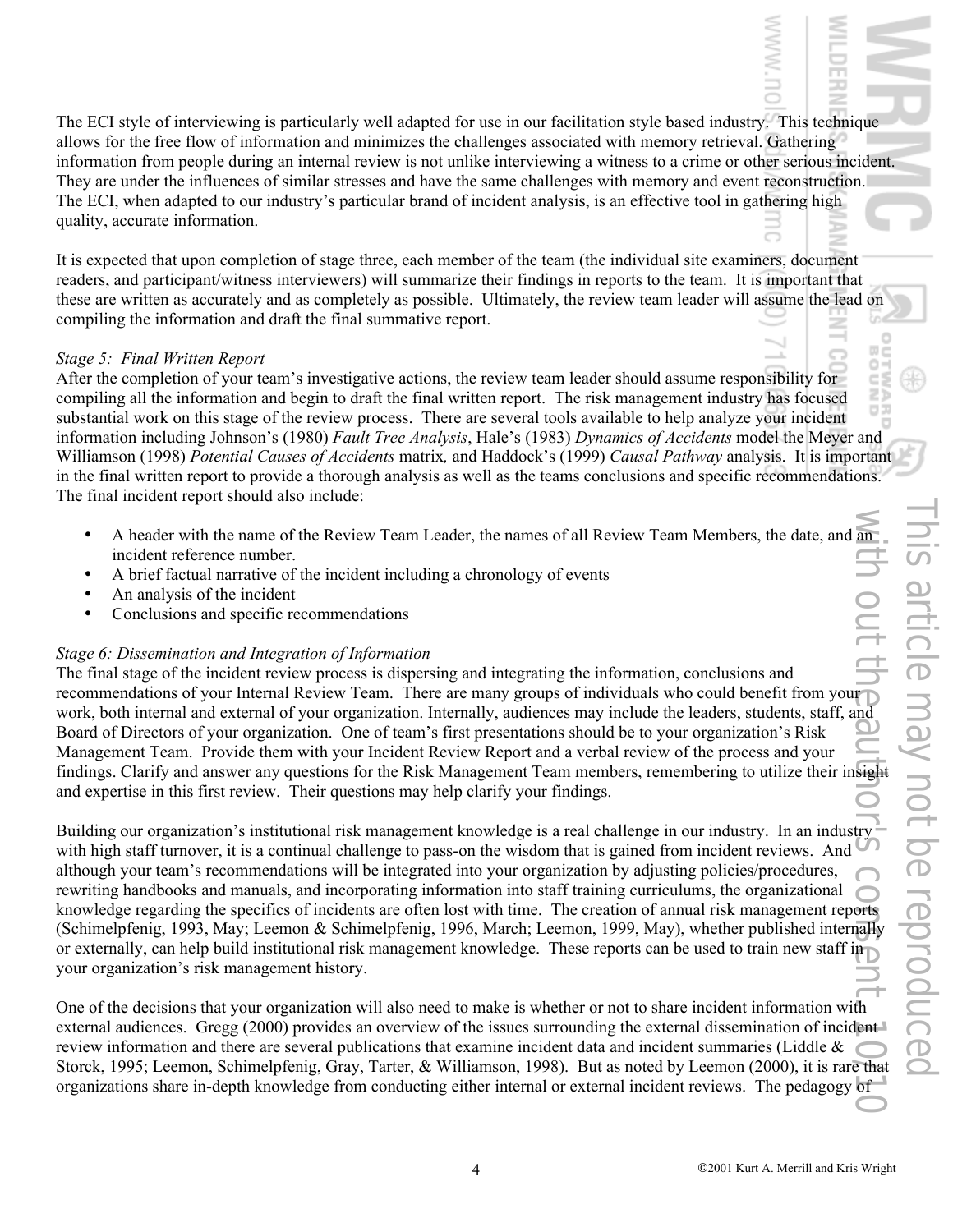risk management and the advancement the procedures for conducting wilderness incident investigations hinge on our industry's ability to strategically develop and share high quality case studies.

### **Summary**

Unfortunately, accidents can and do happen in the outdoor recreation and education industry. As professional risk managers, it is essential that we continue to utilize multiple approaches to gather, analyze, and incorporate risk management information back into our programs. Along with statistical analysis and a thorough understanding of your organization's incident data, conducting internal incident reviews and examining incident case studies are critical steps in enhancing your organizations risk management program. By utilizing the incident review process presented in this paper, your organization will be able to systematically approach collecting high quality information. In the end, case study analysis will ultimately increase the breadth of our industry's risk management knowledge, help to reduce the occurrence of specific incidents, and serve to increase the overall quality of our programs.

## **References**

Fischer, R. P., & Geiselman, R. E. (1992*). Memory-enhancing techniques for investigative interviewing: The cognitive interview*. Springfield, IL: Charles Thomas.

Gregg, C. R. (2000). The problem with no comment. In D. Ajango (Ed.), *Lessons Learned: A guide to accident prevention and crisis response* (pp. 135-137). Anchorage AK: University of Alaska Anchorage.

Haddock, C. (1999). High potential incidents – Determining their significance: Tools for our trade and a tale or two. In J. Gookin (Ed.), *Proceedings of the 1999 Wilderness Risk Managers Conference* (pp. 33-46). Lander, WY: The National Outdoor Leadership School.

Hale, A. (1983). Safety management for outdoor program leaders. Unpublished manuscript.

Johnson, W. G. (1980). *MORT safety assurance systems*. Chicago, IL: National Safety Council.

Leemon, D. (Ed.). (1999, May). Special edition highlighting risk management [special issue]. *NOLS Newsletter*.

Leemon, D. (2000). In the aftermath of a critical incident. *The Outdoor Network Newsletter*, *10*, 8-9, 28-29.

Leemon, D., and Erickson, S. (2000). How accidents happen. In Ajango, D. (Ed.), *Lessons Learned: A guide to accident prevention and crisis response* (pp. 5-32). Anchorage AK: University of Alaska Anchorage.

Leemon, D., & Schimelpfenig, T. (Eds.). (1996, March). Special edition highlighting risk management [special issue]. *NOLS Newsletter*.

Leemon, D., Schimelpfenig, T., Gray, S., Tarter, S., and Williamson, J. E. (1998*). Adventure Program Risk Management Report: 1998 Edition*. Boulder, CO: The Association for Experiential Education.

Liddle, J. & Storck, S. (1995). *Adventure Program Risk Management Report: 1995 Edition*. Boulder, CO: The Association for Experiential Education.

Meyer, D., & Williamson, J. E. (1998). Potential causes of accidents in outdoor pursuits.In J. Gookin (Ed.), *Proceedings of the 1998 Wilderness Risk Managers Conference* (p. 53). Lander, WY: The National Outdoor Leadership School.

co